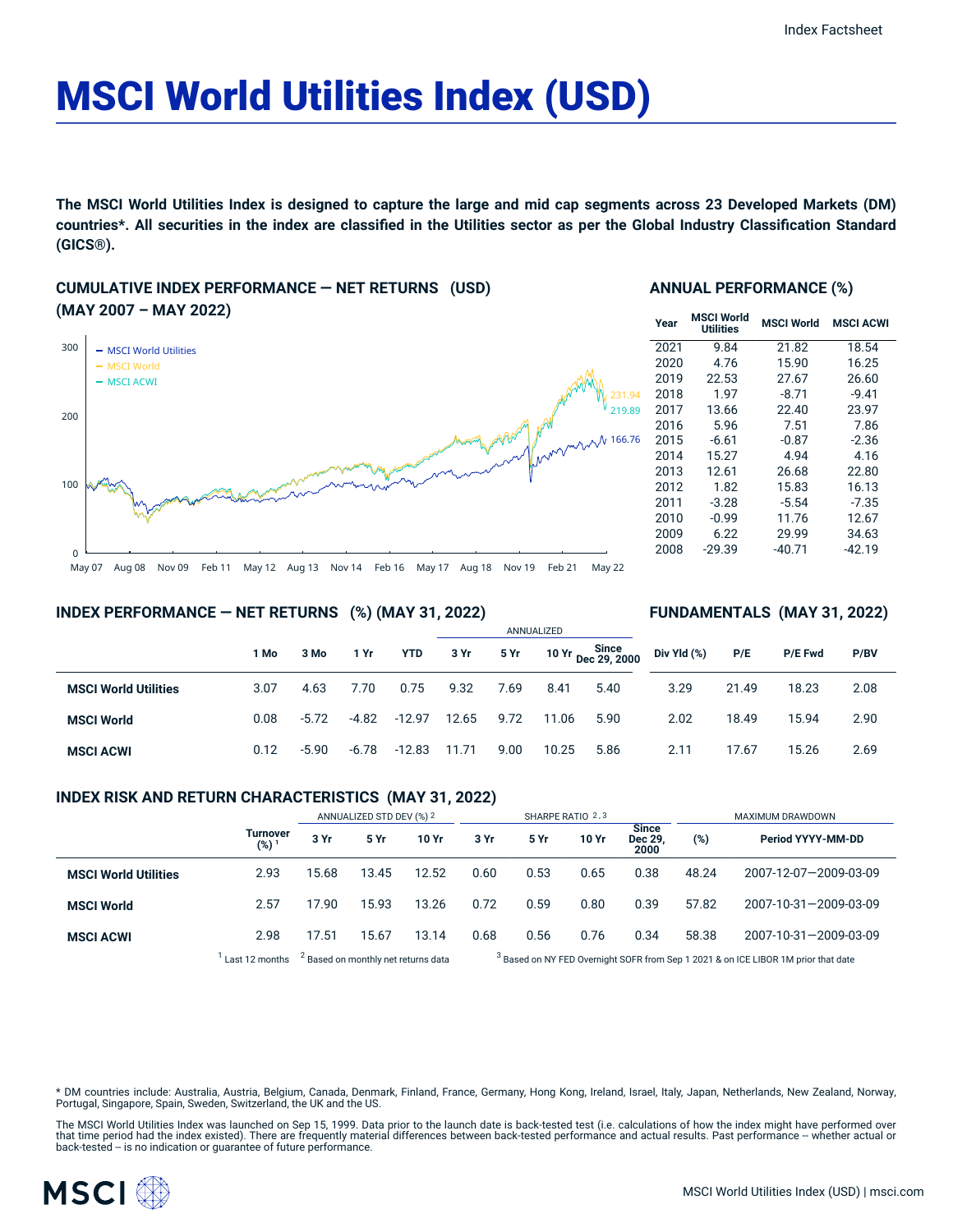#### **INDEX CHARACTERISTICS**

|                     | <b>MSCI World Utilities</b>   |  |  |  |
|---------------------|-------------------------------|--|--|--|
| Number of           | 78                            |  |  |  |
| <b>Constituents</b> |                               |  |  |  |
|                     | <b>Mkt Cap (USD Millions)</b> |  |  |  |
| Index               | 1,693,810.55                  |  |  |  |
| Largest             | 148.514.16                    |  |  |  |
| <b>Smallest</b>     | 2.356.13                      |  |  |  |
| Average             | 21,715.52                     |  |  |  |
| <b>Median</b>       | 13.376.79                     |  |  |  |
|                     |                               |  |  |  |

#### **TOP 10 CONSTITUENTS**

MAY 31, 2022 Index Factsheet

| <b>MSCI World Utilities</b>    |                         | Country | <b>Float Adj Mkt Cap</b><br>(USD Billions) | Index<br>Wt. (%) |
|--------------------------------|-------------------------|---------|--------------------------------------------|------------------|
| 78                             | <b>NEXTERA ENERGY</b>   | US      | 148.51                                     | 8.77             |
| <b>Ikt Cap ( USD Millions)</b> | DUKE ENERGY CORP        | US      | 86.57                                      | 5.11             |
| 1,693,810.55<br>148,514.16     | SOUTHERN COMPANY (THE)  | US      | 80.18                                      | 4.73             |
|                                | <b>IBERDROLA</b>        | ES      | 68.86                                      | 4.07             |
| 2,356.13                       | <b>DOMINION ENERGY</b>  | US      | 68.21                                      | 4.03             |
| 21,715.52                      | <b>NATIONAL GRID</b>    | GB      | 53.38                                      | 3.15             |
|                                | <b>ENEL</b>             |         | 52.66                                      | 3.11             |
| 13,376.79                      | <b>SEMPRA ENERGY</b>    | US      | 52.33                                      | 3.09             |
|                                | AMERICAN ELECTRIC POWER | US      | 51.39                                      | 3.03             |
|                                | <b>EXELON CORP</b>      | US      | 48.08                                      | 2.84             |
|                                | Total                   |         | 710.17                                     | 41.93            |

## **FACTORS - KEY EXPOSURES THAT DRIVE RISK AND RETURN MSCI FACTOR BOX**



## **SUB-INDUSTRY WEIGHTS**





Neutral factor exposure (FaCS = 0) represents MSCI ACWI IMI.



## **COUNTRY WEIGHTS**